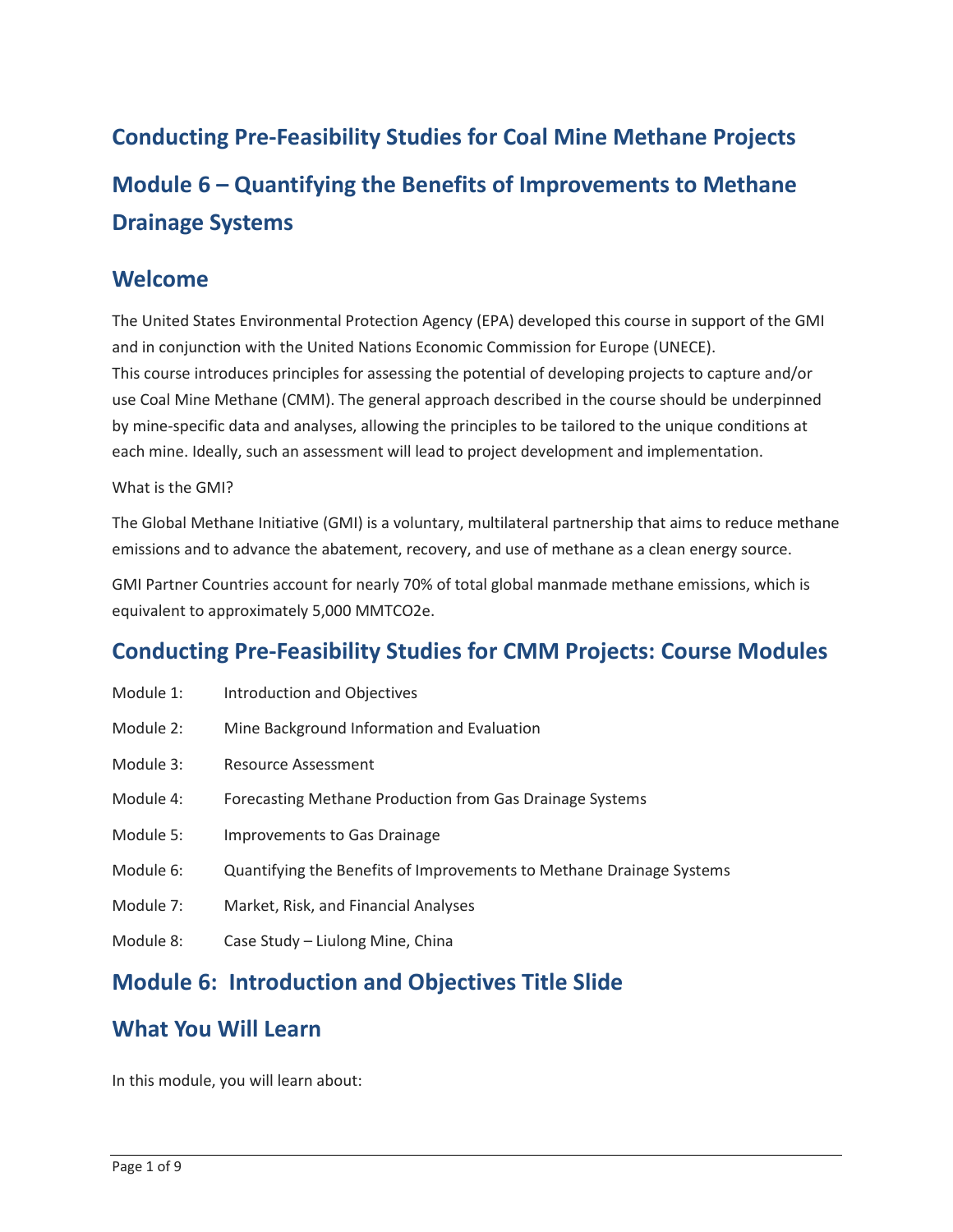- discussed in Module 5 Improvements to Gas Drainage). • Methods used to quantify the benefits of improvements to methane drainage systems (as
- • How to assess the value of improvements and the impact of these improvements relative to the performance and cost of current gas drainage system practices.

Time needed to complete this module – Approximately 25 minutes.

### **Metrics to Quantify Methane Drainage System Improvements**

Project developers/operators can obtain metrics to help quantify the benefits of improvements to methane drainage systems.

Key metrics include:

- Quantity and quality of the recovered gas attributed to the improvements
- Cost of implementing the improvements compared to current practices
- Benefits of improvements on coal production
- Benefits of improvements on mine safety
- Value of increased gas production rates at higher gas quality

## **Benefits of Quantifying Improvements to Methane Drainage**

Quantifying benefits before or after they are implemented allows stakeholders to make better decisions related to:

- Future mining plans
- Coal production targets
- Capital investments
- Project end-use options
- Project economics
- CMM project investments

## **Example of Quantifiable Benefits**

The "Gas production rates for in-seam boreholes and horizontal gob boreholes" graph illustrates an example of a quantifiable benefit of improving methane drainage systems:

• In-seam boreholes that are not spaced closely together (Case 1 in the graph) produce less volumes of gas compared to in-seam boreholes that are closely spaced together (Case 2 in the graph).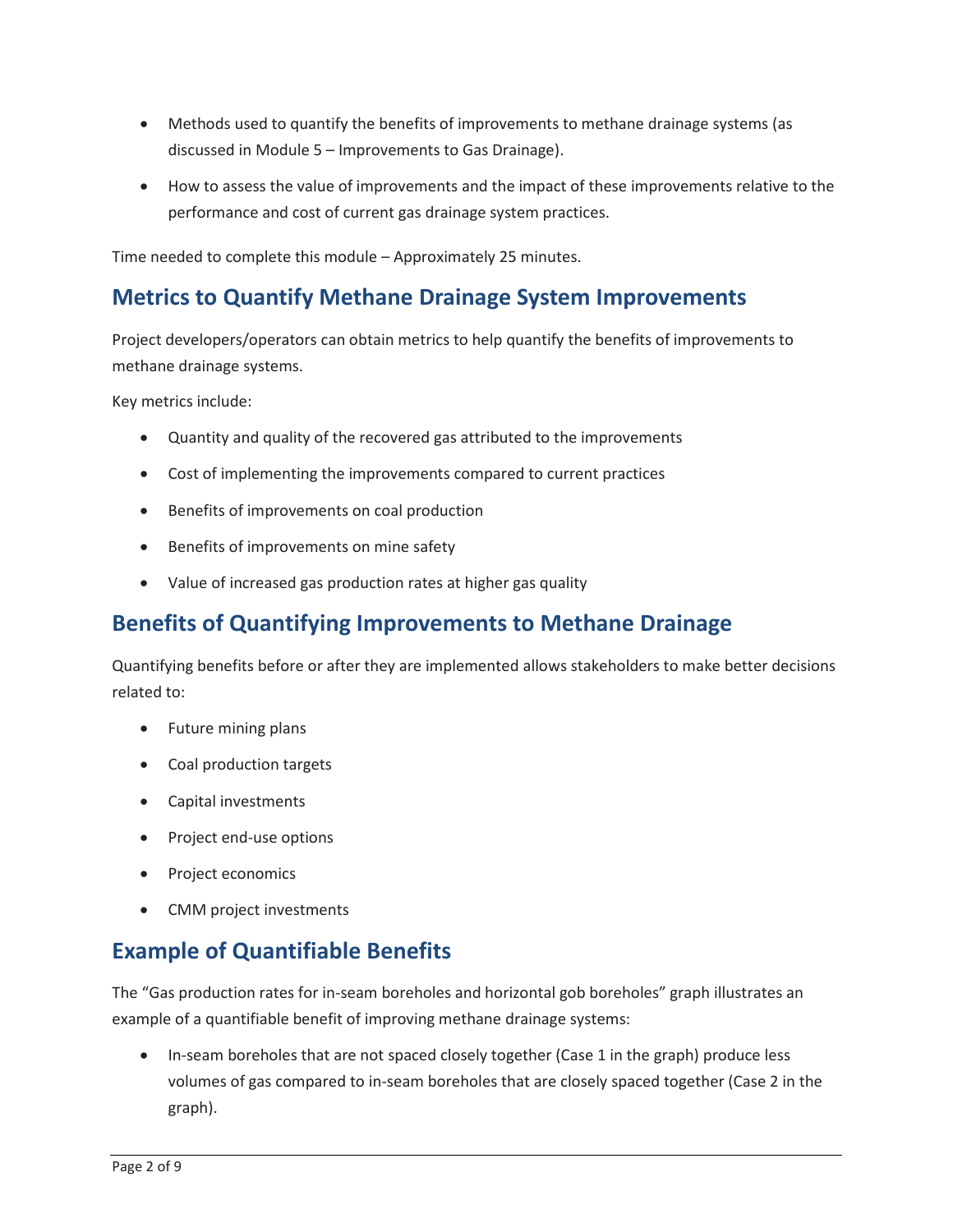• Horizontal boreholes above the gob area (Case 3 in the graph) produce the greatest volume of gas compared to other types of boreholes.

## **Steps to Quantify Improvements to Gas Drainage: Overview**

The following steps are commonly used in a pre-feasibility study to determine the benefits of improvements to gas drainage systems:

- Step 1 Develop gas production and gas quality forecasts for the proposed improvements.
- Step 2 Compare key performance metrics of the current gas drainage system to the improved gas drainage system.
- • Step 3 Conduct a comparative analysis of associated costs (explored in Module 7 Market, Risk, and Financial Analyses).

Completing these steps will help project managers summarize the benefits of improving gas drainage systems, as identified during the pre-feasibility stage.

# **Step 1: Methane Production Forecasts**

During the pre-feasibility stage, project developers/operators can use methane production forecasts to assess the potential benefits of methane drainage improvements.

 Methane production forecasts are projections of the quantity and quality of recovered gas based on various factors, such as:

- Mine plan for the project period
- Projected coal production rates for developments and longwalls
- • Gas content of mined and adjacent seams (e.g., the gas resource that will be affected by mining) of the current and future mining districts

# **Example Methane Production Forecast**

 considering planned improvements to the gas drainage system. Accurate production forecasting relies on the use of current methane drainage rates and gas quality,

### **Methane Production Forecast Models**

 Methane drainage production forecasts are developed using forecast methods (described in Module 4), and if feasible, reservoir simulation models, to predict gas production within the project area.

Methane production depends on borehole spacing and configurations:

• Reservoir simulation models can help optimize methane production.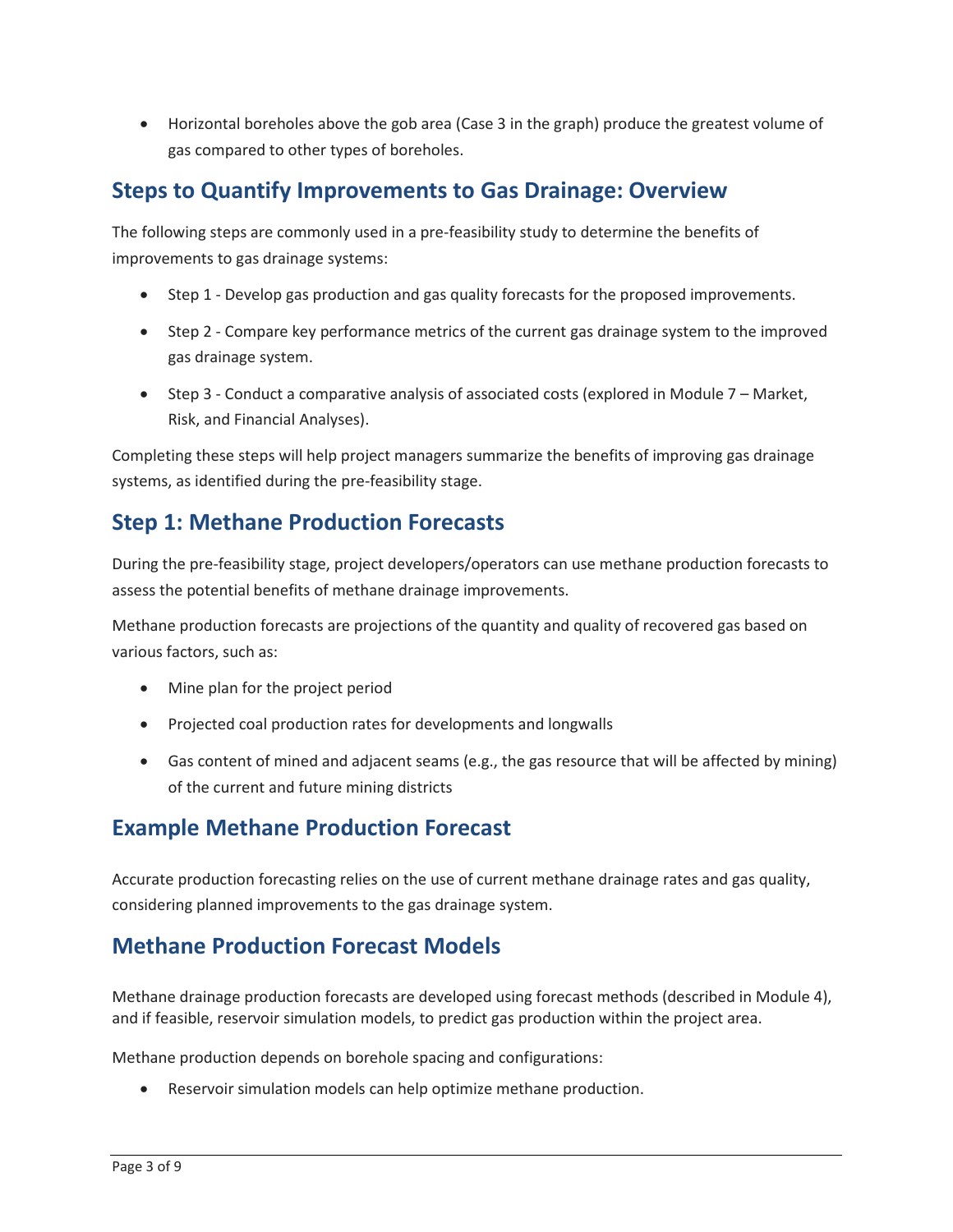• Optimized designs should also consider the drainage times and/or residual gas content targets. Ideally, project developers obtain input parameters for simulation models from geologic and reservoir data that are derived from the gas-bearing strata at the mine. Analysts may have to use supplemental data from analogous projects, where appropriate.

#### **Methane Production Forecast Parameters**

The most important reservoir parameters to use for reservoir simulations include:

- Permeability
- Langmuir volume and pressure
- Gas content
- Relative permeability
- Coal seam depth and thickness
- Reservoir and desorption pressure
- Porosity and initial water saturation
- Sorption time
- Fracture spacing
- Borehole spacing
- Completion
- Well operation

When developing gas production forecasts, it is important to conduct simulations using historic production data (a process known as history matching) to calibrate the reservoir model so that the model can be confidently used to predict future production.

#### **Step 2: Performance Analysis**

 Project developers/operators can analyze the following typical performance metrics to identify the effectiveness of the current methane drainage system:

- Mine safety record
- Historical methane-related incidents
- Mine development and production advance rates
- Methane-related coal production delays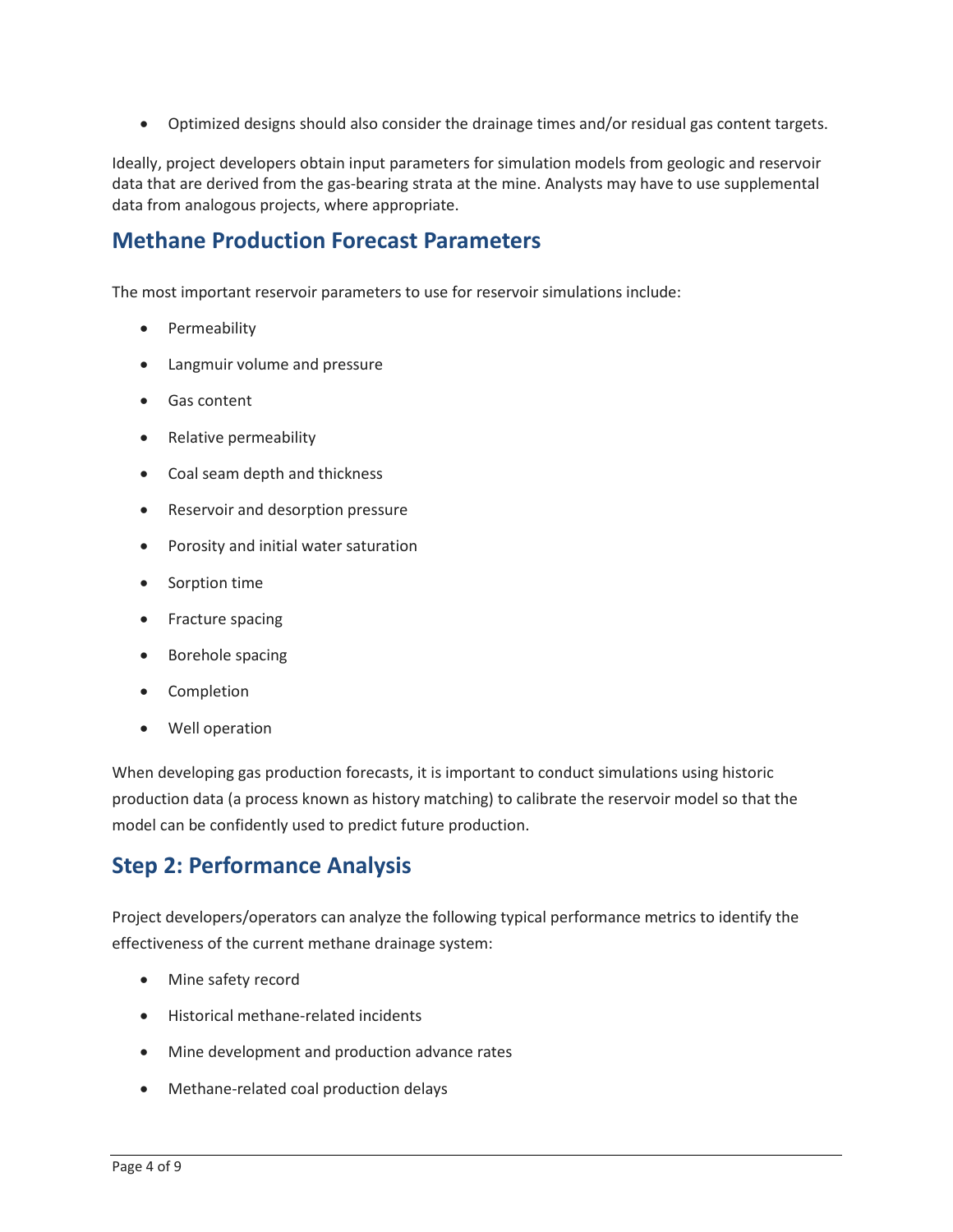- Methane drainage infrastructure requirements
- Total cost of methane drainage and ventilation
- Cost of coal production delays

 A detailed analysis of performance metrics might not be possible during the pre-feasibility study stage. However, some of these performance metrics should be readily known by the mine, and could therefore be considered in the pre-feasibility study.

## **Step 3: Comparative Analysis of Costs**

A cost comparison between current practices and proposed drainage improvements will help quantify the economic benefit of the proposed improvements.

The following must be considered when determining the cost of current methane drainage practices:

- • Capital costs, including those for mine infrastructure developed specifically for methane drainage
- Operating costs, including those for mine ventilation and the gas drainage system
- Costs associated with methane-related coal production delays
- • Costs for the continued implementation of current practices through the course of the evaluation period

#### **Example: Determining the Cost of Improvements**

The following must be considered when determining the cost of improvements:

- Capital costs of implementing the improvements
- Operating costs (mine ventilation and methane drainage) as a result of implementing the improvements
- Estimated costs of implementing the improvements through the course of the evaluation period
- Estimated value of the coal production and safety benefits of the improvements

### **Module 6 Summary**

 methane drainage systems. Quantifying improvement benefits can help identify the best options for This module presented a high-level overview of quantifying the potential benefits of improvements to optimizing cost production.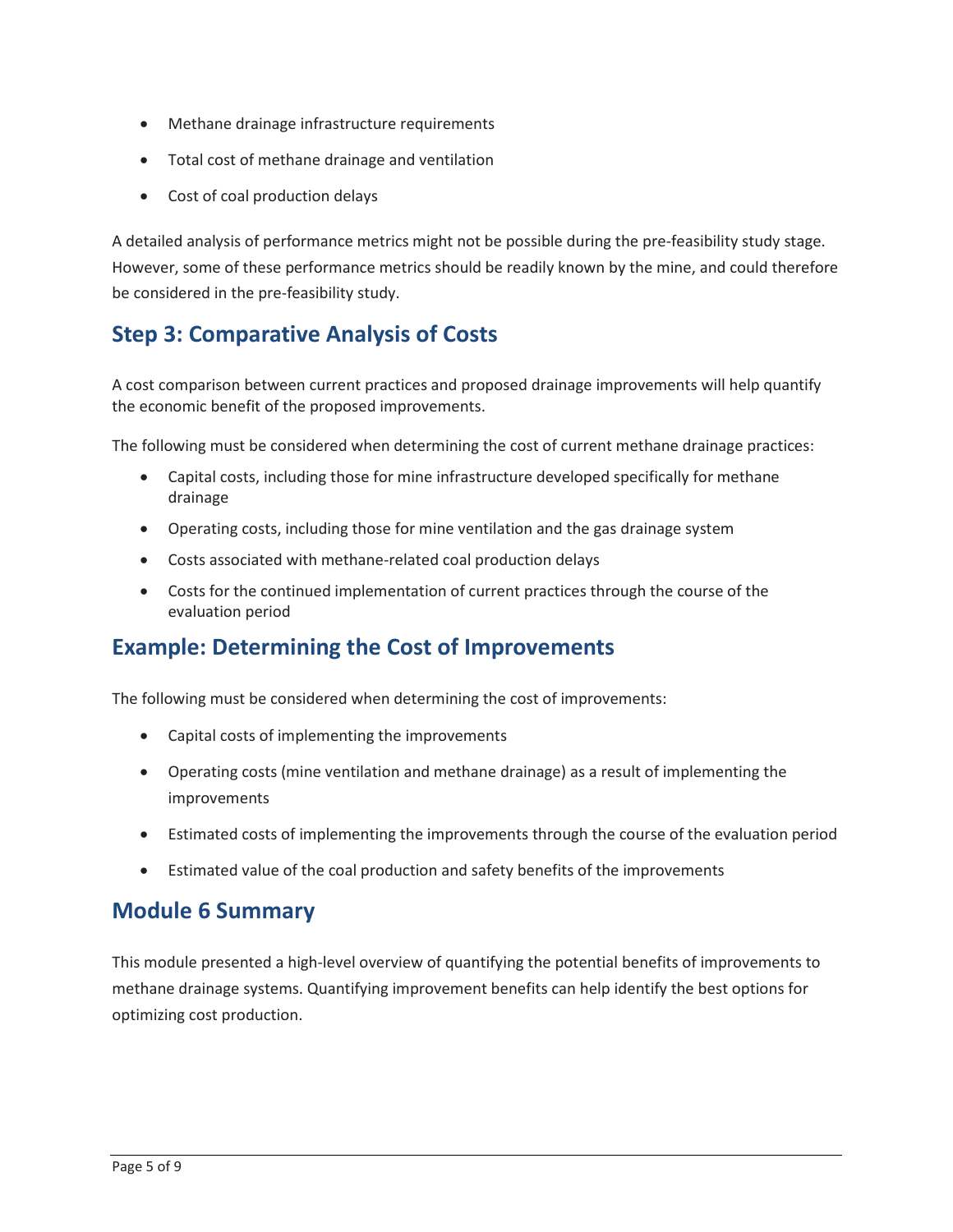should be influenced by gas production, key metrics, and costs. After quantifying benefits of improving the system, project developers will have to decide whether to implement the identified improvements. Overall, the decision to improve methane drainage systems

Other factors that contribute to decision-making include the availability of technology and equipment, as well as environmental and mining regulations. If the technology or equipment is not readily available, then there may be delays in implementing the identified improvements. The timeframe is projectdependent, as each mine is unique.

 Example: If making decision "x" will incur significant costs when compared to decision "y," then a project developer will have to balance the associated costs with the incremental improvement that is attributed to making such a decision.

## **Next Steps**

After quantifying the benefits of improvements to a methane drainage system, each developer will need to:

- Evaluate all of the factors.
- Make decisions that affect project development.
- • Proceed to consider the effects of current market conditions, associated project risks, and financial analysis, as well as determining the potential end-uses for the produced methane.

 affect project development. Looking Ahead: Module 7 cover how to evaluate the potential market, risk, and financial aspects that

## **Thank you!**

You have completed Module 6.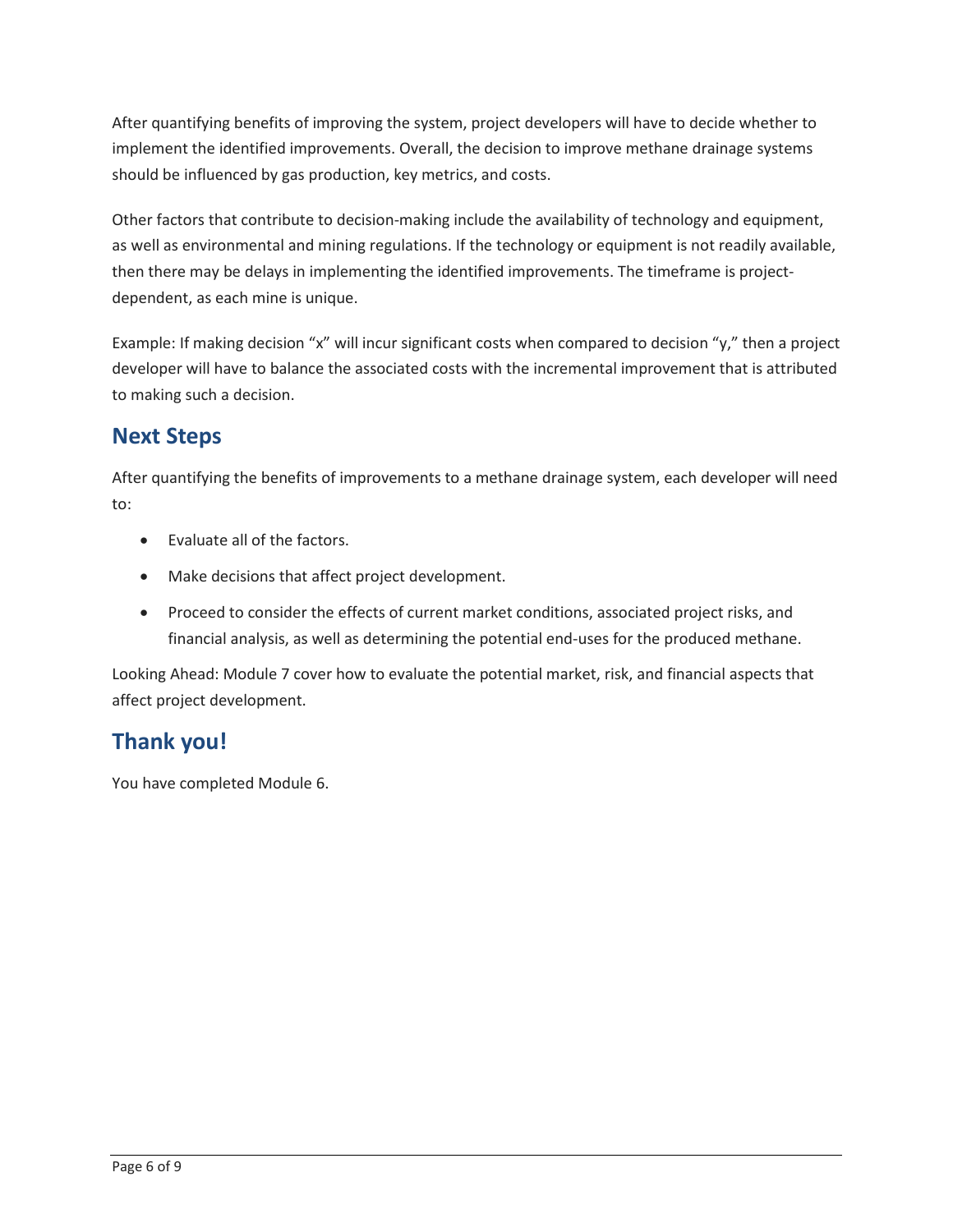## **Glossary of Terms**

**Borehole** — A narrow shaft bored in the ground, either vertically or horizontally.

**Borehole Spacing** — The measured distance between two or more boreholes drilled for production.

 **Capital Cost** — Fixed, one-time expenses incurred on the purchase of land, buildings, construction, and equipment used in the production of goods or in the rendering of services. In other words, it is the total cost needed to bring a project to a commercially operable status.

 **Coal Mine Methane (CMM)** — Methane released from coal due to mining activities. Like CBM, CMM is a subset of the methane found in coal seams, but it refers specifically to the methane found within mining areas (e.g., within a mining plan), while CBM refers to methane in coal seams that will never be mined. Because CMM would be released through mining activities, recovering and using CMM is considered emissions avoidance.

**Completion** — The act of installing pipe in a borehole after the drilling operation is completed.

 **Desorption Pressure** — A phenomenon whereby a substance is released from or through a surface related to the surrounding pressure of the reservoir.

 **Feasibility Studies** — Thorough report investigating the economic and technical feasibility of project development. This document is considered "bankable", meaning it is sufficient to secure project financing.

 **Financial Analysis** — The process of evaluating businesses, projects, budgets, and other finance-related analyze whether an entity is stable, solvent, liquid, or profitable enough to warrant a monetary transactions to determine their performance and suitability. Typically, financial analysis is used to investment.

 **Fracture Spacing** — Spacing of factures measured as the distance between the fractures along a line perpendicular to the average orientation of the fracture set.

**Gas Content —** Volume of gas contained in a unit mass of coal and is generally expressed in cubic meters, at standard pressure and temperature conditions, per ton of coal.

 **Gas Drainage** — Methods employed by underground coal mines, abandoned mines, and occasionally advance of mining using pre-drainage techniques and from coal seams disturbed by the extraction surface mines, for capturing the naturally occurring gas in coal seams to prevent it entering mine airways. Gas drainage systems include a combination of drainage boreholes and/or galleries, a gathering network, and vacuum pumps to draw gas to the surface. Gas can be removed from coal seams in process using post-drainage techniques. It is often referred to as methane drainage if methane is the main gas component target to be captured. Gas drainage produces coal mine methane of a higher quality than ventilation, generally in the 25 — 100 percent range.

 **Gas Production** — The quantity of gas produced by pre-mine drainage and post-mine drainage boreholes and drainage galleries.

 **Gas Production Forecast** — An attempt to predict methane emissions from gas drainage systems using the following methods: basin-wide emission factors; generic gas content vs depth curves; mine-specific emission factors; probabilistic methods; engineering equations; reservoir simulation.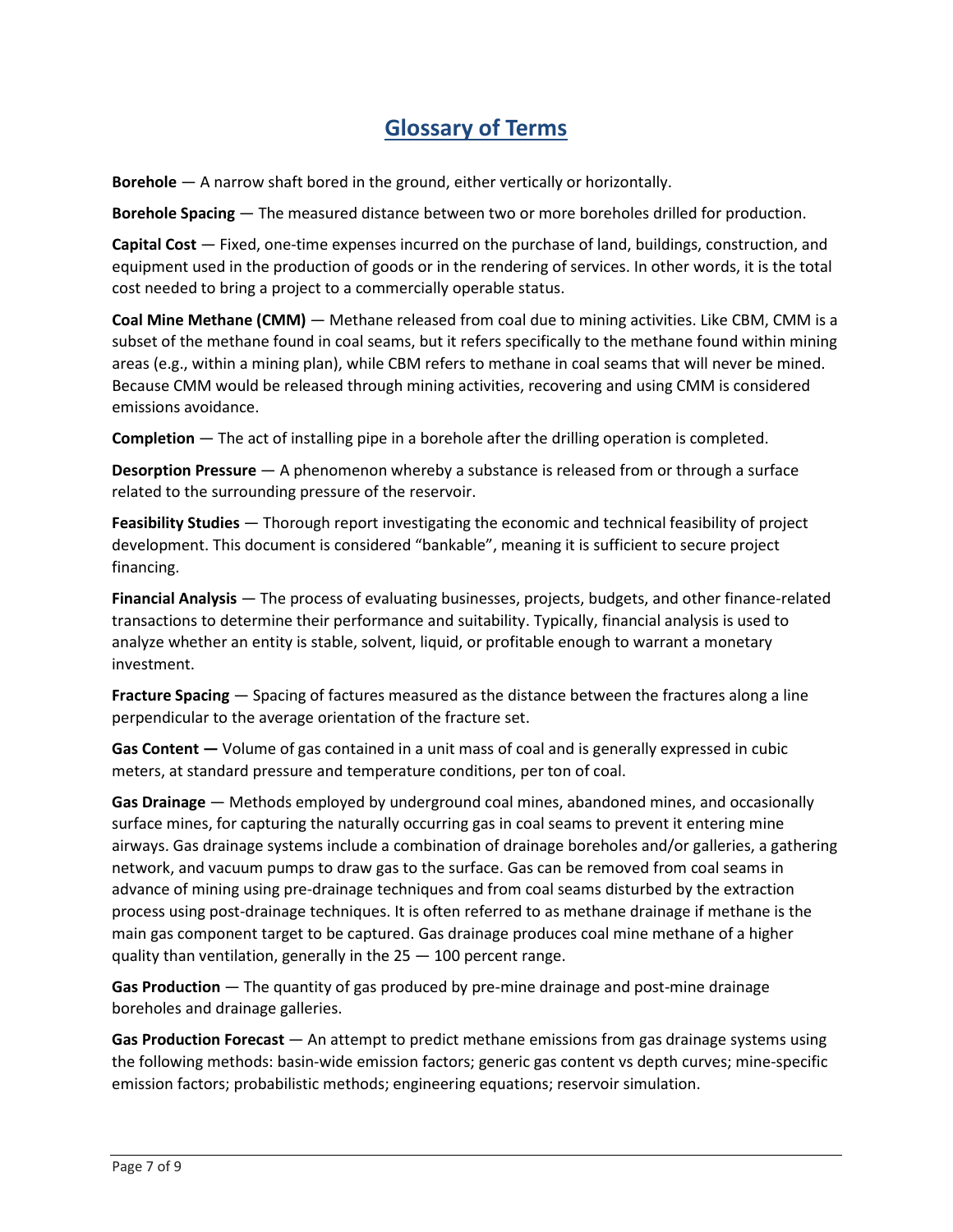**Global Methane Initiative (GMI) —** Launched in 2004, the GMI is an international public-private initiative that advances cost-effective, near-term methane abatement and recovery and use of methane sources is a cost-effective approach to reduce greenhouse gas (GHG) emissions and increase energy as a clean energy source in three sectors: biogas (including agriculture, municipal solid waste, and wastewater), coal mines, and oil and gas systems. Focusing collective efforts on methane emission security, enhance economic growth, improve air quality and improve worker safety.

 **Gob (Goaf) —** Broken, permeable ground where coal has been extracted by longwall coal mining and the roof has been allowed to collapse, thus fracturing and de-stressing strata above and, to a lesser extent, below the seam being worked. The term gob is generally used in the United States; elsewhere, goaf is generally used.

 **Initial Water Saturation** — The saturation of an undisturbed reservoir with no prior production from any earlier well.

 **Langmuir Pressure** — The pressure at which storage capacity equals one half of Langmuir volume. Also known as the critical desorption pressure, where gas is released from the surface of a substance.

 **Langmuir Volume** — The total adsorption capacity of a substance. The maximum amount of gas that can be adsorbed to coal or shale at infinite pressure

 **Longwall —** One of three major underground coal mining methods currently in use. Employs a shearer long. This mining method can produce large quantities of coal and gas. which is pulled mechanically back and forth across a face of coal that is usually several hundred feet

 **Methane** — Methane is a potent greenhouse gas. Methane's lifetime in the atmosphere is much shorter Methane is the main precursor of ground level ozone pollution, and thus affects air quality. Methane is also an energy resource that can be captured and used. Methane in mines poses safety risks, due to its than carbon dioxide, but it is 28 times as efficient at trapping radiation than CO2 over a 100-year period. explosiveness when mixed with air.

 **Permeability** — The state or quality of a material or membrane that causes it to allow liquids or gases to pass through it.

 **Porosity —** The measure of void or pores space present when a solid and is represented by volume percentage of void in the solid. It defines the maximum possible amount of methane that can be retained in the coal.

 **Pre-Feasibility Studies** — Typically provide a detailed technical analysis of site-specific information and considers project financing. Provides a gas production forecast and a review of current gas drainage practices. However, this document provides less granularity than a full feasibility study. This document is typically not considered a "bankable" document.

 **Relative Permeability** — The ratio of effective permeability of a particular fluid at a particular saturation to absolute permeability of that fluid at total saturation.

 **Reservoir Pressure** — An indication of how much fluid (gas, oil, or water) is remaining in the reservoir. It represents the amount of driving force available to drive the remaining fluid out of the reservoir during a production sequence.

 **Reservoir Simulation** — Provides a consistent and reliable way to account for the complex mechanisms of coal seam gas desorption and diffusion. Also provides the opportunity for field and laboratory data to